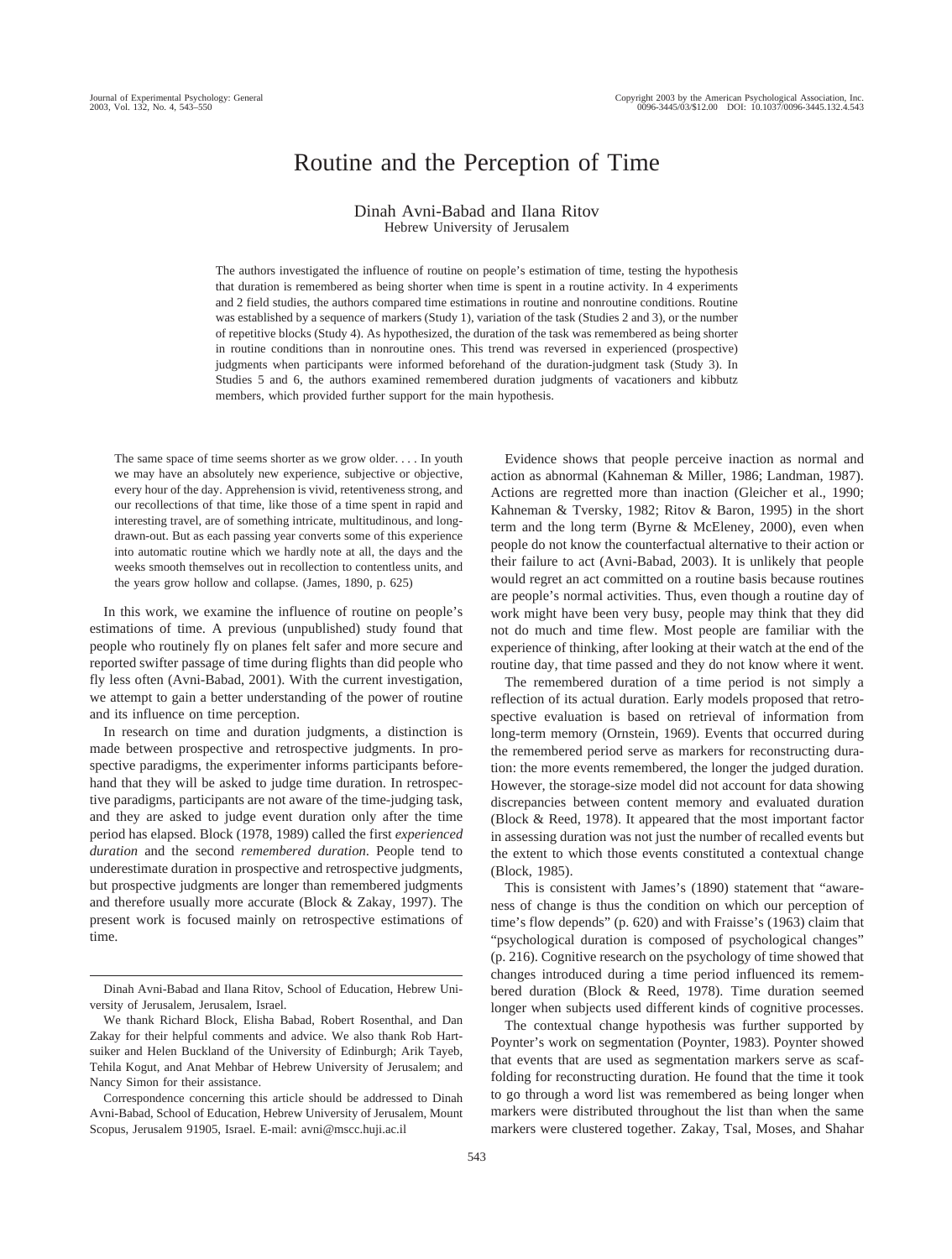(1994) used the names of politicians as markers and inserted them in a list of nouns. The markers were called *high-priority events* (HPEs). Zakay et al. replicated Poynter's findings, showing a positive relationship between segmentation level and estimated duration, although segmentation did not significantly affect overall memory. Thus, it appears that the impact of segmentation on retrospective duration estimation is mostly due to its role in creating contextual changes within the evaluated interval.

*Webster's New Collegiate Dictionary* (1980) defines *routine* as "habitual or mechanical performance of an established procedure" (p. 509). The essence of a routine is its repetitive pattern of highly predictable actions and events. This implies diminished salience of the various objects, actions, and events that make up an established routine. Thus, contextual change (in the sense used by Block, 1985) is unlikely to occur in the midst of a routine. In contrast, unexpected or nonroutine occurrences are likely to attract attention when they occur, give rise to contextual change, and be relatively memorable (Ritov, 2000). It follows that retrospective estimates of the duration of nonroutine periods should tend to be longer than retrospective estimates of the duration of routine periods.

In the first experiment, we followed procedures used by Zakay et al. (1994) to investigate segmentation processes, but the segments were set up into a routine order. In the second experiment, we controlled for the number of segments but varied the degree of contextual change between segments. In a third experiment, we compared prospective and retrospective duration estimations of routine and nonroutine equal-length experiences. With the fourth and fifth studies, we examined the positive time-order error as a characteristic of routine. The positive time-order error is the finding that people remember the first of two equal periods as being longer than the second. The contextual change model proposes that subjects encode more changes during a new experience and this lengthens remembered duration (Block, 1985). The positive timeorder error was examined in the fourth study as a characteristic of a routine's evolution in a lab experiment, in which participants watched teachers' video clips in three parts and became familiar with the procedures. They were consequently asked about the remembered comparative duration of the parts and their interest in them. Participants' memory of the different parts was measured as well. The fifth study was conducted at a vacation resort and tested the idea that time is remembered as having passed faster as people became involved in their vacation routine. Vacationers were asked to judge the duration of time passage at the beginning, middle, and end of their vacation. In the sixth study, kibbutz members were interviewed about their retrospective judgment of time at their regular routine job versus nonroutine jobs.

#### Experimental Studies

#### *Study 1: Routine Segments*

This experiment was designed to test the hypothesis that increasing the number of markers (HPEs) that create segments would not result in more perceived changes if they were presented in a routine sequence. A routine sequence maintains a rhythmical pattern that may ameliorate the effect of the HPEs as markers that create contextual changes. As Poynter (1989) pointed out, "Not only the number of events in an interval, but also the degree of contextual change each event produces should affect perceived duration" (p. 309). Therefore, it was expected that in the highsegmentation–routine condition, time duration would be judged to be shorter than in the low-segmentation conditions and also shorter than in the high-segmentation–nonroutine condition.

#### *Method*

*Participants.* Participants were four groups of undergraduate students (with 35, 28, 32, and 45 students in each group, for a total of 140) who took part in a memory experiment for credit in a psychology course. All groups were run in parallel sessions during a single week.

*Materials and procedure.* Four tapes were prepared with two recordings on each. The first recording was identical in the four tapes. It consisted of a 15-s silent interval starting with the word "start" and ending with the word "end." The second recording, 60 s in length, contained a list of 20 Hebrew nouns and the last names of 10 Israeli politicians (the HPEs). The list was read aloud in a monotonous voice. The duration of each word was approximately 1 s and the pause between the words was also 1 s long.

On the first tape (high-segmentation–routine condition), the HPEs were spread evenly among the nouns (in Positions 3, 6, 9, etc.). On the second tape (low-segmentation–HPEs-last condition), the 20 nouns were read first, then the HPEs were read in the same monotone voice. On the third tape (the low-segmentation–HPEs-first condition), the HPEs were read first, followed by the 20 nouns. On the fourth tape (the high-segmentation– nonroutine condition), the HPEs were spread in a nonroutine way (as determined by two judges) amongst the nouns, in Positions 2, 3, 4, 8, 10, 12, 18, 19, 23, and 29.

The experiment was presented as a memory task. Participants were told that they would hear a silent interval starting with the word "start" and ending with the word "end," followed by a list of nouns and politicians' names. They were asked to remember as many words as they could and to pay special attention to the politicians' names. After listening to the tape, participants were asked to estimate the length of the tape containing the list of words (nouns and HPEs).

The perceived duration of the second tape was measured by a comparative estimation method: Participants were given a page with two horizontal lines that started from a common left-hand margin. The upper line was short and represented the silent interval. The bottom line continued to the right-hand end margin of the page, and participants were asked to mark their evaluation of the recorded tape length in comparison to the silent interval. As in Zakay et al.'s (1994) study, the participants were then asked to report their estimate of the overall number of words in the list (the recalled number of events). This measure was used to examine the relationship between time estimation and the remembered number of stimuli separately from the specific retrieval of words from memory. After making an overall estimate of the number of words, participants were asked to recall as many words as possible from the list of nouns and HPEs (as did Zakay et al., 1994, with some of their subjects).

### *Results and Discussion*

As expected, participants in the high-segmentation–routine condition remembered the duration of the second tape as being shorter than did the participants in all other conditions. The mean duration estimates were represented by lines averaging 83.27 mm (*SD* 36.17) for the high-segmentation–routine condition, 104.96 mm  $(SD = 42.86)$  for the low-segmentation–HPEs-last condition, 104.88 mm  $(SD = 43.00)$  for the low-segmentation–HPEs-first condition, and  $118.11$  mm  $(SD = 31.28)$  for the highsegmentation–nonroutine condition. The one-way analysis of variance (ANOVA) yielded a significant effect,  $F(3, 134) = 5.40$ ,  $MSE = 1,431.79, p < .005, \eta^2 = .108$ . Post hoc contrasts indicated that the mean of the high-segmentation–routine condition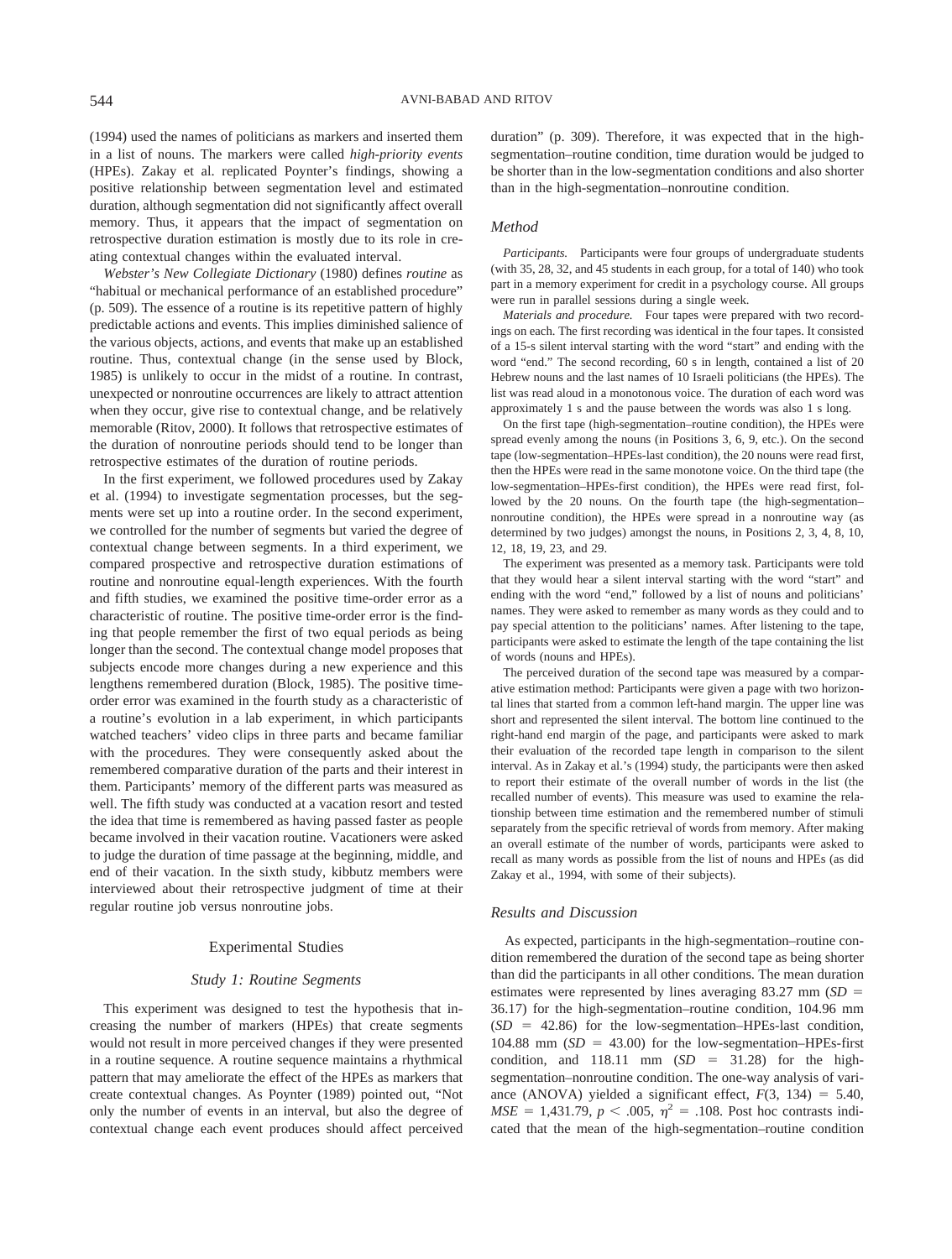was smaller than the mean of the high-segmentation–nonroutine condition,  $F(1, 134) = 16.14$ ,  $p < .001$ ,  $p^2 = .107$ , and also that the mean for the high-segmentation–routine condition was smaller than the means of the other three conditions,  $F(1, 134) = 11.78$ ,  $p = .001, \eta^2 = .081.$ 

Free recall of politicians' names also yielded a significant difference. Participants in all conditions other than the highsegmentation–routine condition recalled more politicians' names than did participants in the high-segmentation–routine condition. The mean numbers of HPEs recalled (out of 10 politician names) were  $6.07$  (*SD* = 1.78) for the low-segmentation–HPEs-last condition,  $5.69$  ( $SD = 1.45$ ) for the low-segmentation–HPEs-first condition,  $5.87$  ( $SD = 1.79$ ) for the high-segmentation–nonroutine condition, and  $4.51$  ( $SD = 1.74$ ) for the high-segmentation–routine condition,  $F(3, 136) = 5.77$ ,  $MSE = 2.902$ ,  $p = .001$ ,  $\eta^2 = .113$ . Post hoc contrasts showed again that the mean of the highsegmentation–routine condition was smaller than the mean of the high-segmentation–nonroutine condition,  $F(1, 136) = 12.41$ ,  $p =$ .001,  $\eta^2$  = .084, and that the mean of the high-segmentation– routine condition was smaller than the means of the other three conditions,  $F(1, 134) = 16.58$ ,  $p < .001$ ,  $\eta^2 = .109$ .

Because the high-segmentation–nonroutine condition included more HPEs in the primacy portion, which might account for the difference in recall, we further compared the recall of HPEs in the routine and nonroutine high-segmentation conditions while omitting the first 3 HPEs on the list (out of 10). The participants in the nonroutine condition recalled significantly more HPEs ( $M = 3.64$ ,  $SD = 1.52$ ) than did the participants in the routine condition ( $M =$ 2.78, *SD* = 1.39),  $t(71) = 2.41, p < .05$ .<sup>1</sup> No significant difference was found for the estimations of overall number of words (all  $Fs <$ 0.15, all  $ps > .8$ ) or for the number of nouns recalled (all  $Fs < 1.5$ , all  $ps > .25$ ), indicating that participants had indeed concentrated on the HPEs, and those functioned as markers that were later retrieved from memory.

Thus, the even sequence of a high number of segments probably created the sense of automatism that characterizes routine. The repetitiveness of the markers might have influenced the participants to perceive duration as shorter in the high-segmentation– routine condition than in the other three conditions.

The routine sequence also might have hindered the memory of the markers, which were remembered less well in the highsegmentation–routine condition. The better memory of the HPEs in the low-segmentation conditions could also be due to their being read last or first, adding a potential recency and primacy effect, but the difference in memory between the high-segmentation conditions can only be explained by the routine order. Consequently, in the high-segmentation–routine condition, memory was poor and time estimations were shorter.

In past research on retrospective time estimations, a higher level of segmentation led to longer judgments of duration (Poynter, 1983; Poynter & Homa, 1983; Zakay & Feldman, 1993). Block (1978, 1989) related duration estimates with the number of changes. In their contextual change model, Block and Reed (1978) suggested that varying the levels of processing context increases the time judgments of the interval. These contextual changes apparently do not occur when the number of changes increases if they are part of a repetitive routine. It is suggested that when changes become routinized, they do not operate as changes anymore; rather, the opposite effect occurs. Perhaps people do not perceive them as changes because of their predictable nature, and therefore, in the last experiment, the politicians' names may have been stored in memory in a rather shallow way. Thus, people remembered durations as being shorter and the HPEs were remembered less.

In the next two experiments, we investigated whether a routine task would result in shorter time estimations than nonroutine (changing) tasks. In both experiments, we kept the number of segments equal, consequently isolating the influence of the routine or nonroutine task. The nonroutine task we used was very similar to the routine one, thus ensuring that the tasks would not differ significantly in complexity.

#### *Study 2: Routine and Nonroutine Tasks*

#### *Method*

*Participants.* Thirty-eight male and female undergraduate students, 19 to 25 years of age, participated for credit in a psychology course. They were randomly assigned to either the routine condition or the nonroutine condition ( $n = 19$  in each condition).

*Materials and procedure.* The experiment was presented as a memory task. Participants were given a list with 20 rows of numbers. Each row consisted of 38 digits from 0 to 9, which appeared randomly. The lists of digits, except for underlining, were identical in both conditions. Each row ended with a blank space to be filled in so that each row constituted a segment. The number of rows or segments was identical for both conditions. Early in each segment (but not necessarily in the first place), one digit was underlined. Participants were asked to count the number of times the underlined digit appeared in the segment and to write their answer at the end, in the blank space. In the routine condition, the underlined digit was always *5*. In the nonroutine condition, the underlined digit was different in each segment, but the number of times it appeared was identical to the number of times the digit *5* appeared in that same row of the routine condition. For instance, if the digit *8* was underlined in the 10th segment of the nonroutine condition and appeared six times in that segment, number *5* would be underlined in the 10th segment in the routine condition, and it would also appear six times. In that way, the two tasks differed in their routine nature but did not differ in complexity. Both were very simple tasks, and counting the number of times *5* appeared in a segment was as simple as counting the number of times the digit *8* appeared in its equivalent segment.

The task was explained to the participants by an experimenter, who then completed the first row of numbers as an example. They were then told that they would be given time to practice in the next two segments (described as "practice time") and were asked to start when they heard the word "start" and to stop when they heard the word "stop." The time given for the practice phase in those two segments was 20 s. After that, they were asked to move on to the experiment itself and to begin counting again (for the 17 segments that were left) when they heard the word "start" and to stop when they heard the word "stop." The time assigned for the experimental part was 120 s. After the 2 min, participants were asked to estimate the time of the experimental part, as in Study 1, by marking a line in comparison to a given short line that represented the practice time (20 s). The line that participants marked was later measured in millimeters and served as the dependent variable representing time estimation.

#### *Results and Discussion*

As predicted, participants in the nonroutine condition made longer retrospective estimations of time ( $M = 168.10$  mm,  $SD =$ 

<sup>&</sup>lt;sup>1</sup> We are grateful to an anonymous reviewer who raised this potential confound.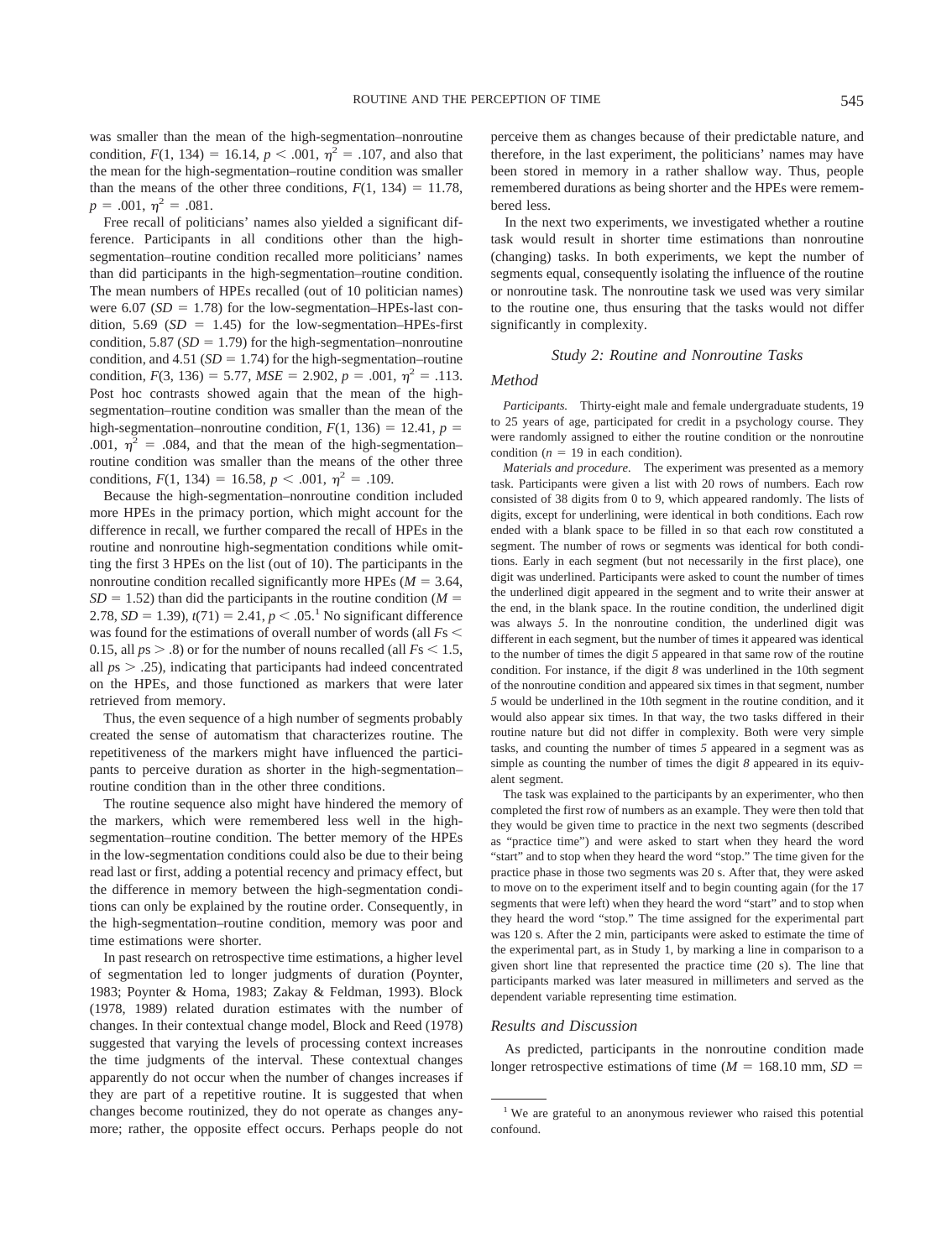44.80) than did participants in the routine condition  $(M = 128.89)$ mm,  $SD = 29.62$ . The difference between the means of the routine and nonroutine conditions was statistically significant,  $t(36) = 3.18, p < .01, \eta^2 = .22.$ 

The groups performed the same kind of task in both conditions. The number of segments was equal; only the nature of the task routine versus nonroutine—was different. Thus, the results indicate that retrospective duration estimation was affected by routine, even when the number of segments was kept constant. Presumably, the contextual change occurring at the beginning of each segment in the nonroutine task increased the salience of the segmentation. The hypothesis that routine would result in a shorter time estimation than would nonroutine was confirmed.

# *Study 3: Prospective and Retrospective Time Estimations in Routine and Nonroutine Tasks*

Wood, Quinn, and Kashy (2002), in two recent diary studies, showed that when participants were engaged in habitual behavior, their thoughts drifted to issues unrelated to the behavior. When they were involved in nonhabitual behavior, participants' thoughts corresponded to their behavior. The authors suggested that thought is necessary to guide a nonhabitual action but is less necessary when one is performing a habitual action. Because attentional resources are limited, a nonroutine task will demand more attention than a routine task, thus leaving less attention available to keep track of time. We suggest that when using the retrospective paradigm of time estimation on routine activities, people go back to the remembered elapsed period and remember it as being shorter, possibly because of the lack of change.

People may think intuitively that because routine tasks are sometimes very boring and hence seem to take "forever," time would not appear to pass quickly. We believe that this intuition can be proved right if people keep thinking about time while they are performing a routine task. However, different processes characterize prospective and retrospective judgments. Prospective estimation involves attention to time. In routine tasks, more processing capacity is available for attending to time (Block & Zakay, 1997; Zakay, 1993; Zakay, Block, & Tsal, 1998).

It follows that routine may have opposite effects on prospective and retrospective time estimation tasks. The same period of time that people remember in a retrospective method as being shorter in the routine condition would be estimated to be longer when assessed prospectively because of the routine. This prediction was tested in the present study.

#### *Method*

*Participants.* Ninety-three male and female undergraduate students between 20 and 25 years of age volunteered to participate in a memory experiment. They were randomly assigned to one of four conditions: prospective–routine condition (20 participants), prospective–nonroutine condition (19 participants), retrospective–routine condition (27 participants), and retrospective–nonroutine condition (27 participants). Participants in the prospective conditions were told that they would be asked to estimate the duration of the experiment.

*Materials and procedure.* In a procedure similar to that of Experiment 2, participants were given a list of 20 rows with 38 symbols each. The lists, except for underlining, were identical in all conditions. In the routine conditions, the underlined symbol was always *X* in all segments. In the

nonroutine conditions, the underlined symbols were different in each segment, but the number of times they appeared was the same as the number of times the symbol *X* appeared in the equivalent segment of the routine conditions. The procedure differed from Study 2 only in that participants in the prospective conditions were told that they would be asked to estimate the time duration of the experiment.

#### *Results and Discussion*

As hypothesized, people remembered the time spent as being shorter in the routine condition only when looking back (retrospective time estimation) but not when looking ahead at the time (prospective time estimation). Table 1 presents the mean time estimations of the four groups in the  $2 \times 2$  design.

In the  $2 \times 2$  ANOVA, none of the main effects (for the prospective and retrospective and the routine and nonroutine conditions) were significant, with  $Fs < 1$ . As predicted, the interaction effect was highly significant,  $F(1, 89) = 12.73$ ,  $MSE = 2,366$ ,  $p =$ .001,  $\eta^2$  = .125. Routine resulted in shorter time judgments than did nonroutine in the remembered conditions, replicating the findings of Study 2 above,  $F(1, 89) = 4.96$ ,  $p = .03$ ,  $\eta^2 = .053$ , for the comparison of the two retrospective conditions. The pattern was reversed in the prospective conditions where, as hypothesized, routine resulted in longer time estimations than did nonroutine,  $F(1, 89) = 7.79$ ,  $p = .006$ ,  $\eta^2 = .080$ , for the comparison of the two prospective conditions. Apparently, when one thinks about the clock while on a routine job, time is perceived as being longer than it is perceived as being in a nonroutine job. This result is compatible with the assumption that on a changing, nonroutine job, less attention is focused on temporal information and people experience time as passing relatively quickly.

#### *Study 4: Routine—The Positive Time-Order Error*

The positive time-order error was examined in a lab experiment along with other effects of repetition that are typical of a routine. While conducting another study, Babad, Avni-Babad, and Rosenthal (2003) observed participants viewing a set of video clips depicting teachers' nonverbal behavior, and it became apparent that the participants' behavior changed as the viewing advanced. As soon as the participants became familiar with the procedure, they developed a "professional routine" that was evident in the shorter time needed for writing their ratings and the greater confidence of their decisions.

The same set of teachers' video clips was used in the present study, but participants were instructed "to remember as much as possible" because it was a memory experiment. It was hypothesized that the duration judgments of different parts would be

Table 1

*Means and Standard Deviations of Time Estimations (in Millimeters)*

| Condition               | Prospective    |      | Retrospective  |      |                |
|-------------------------|----------------|------|----------------|------|----------------|
|                         | М              | SD   | M              | SD   | Total $M$      |
| Routine                 | 161.7          | 63.3 | 118.3          | 43.0 | 136.7          |
| Nonroutine<br>Total $M$ | 118.2<br>140.5 | 48.3 | 147.7<br>133.0 | 41.1 | 135.5<br>136.1 |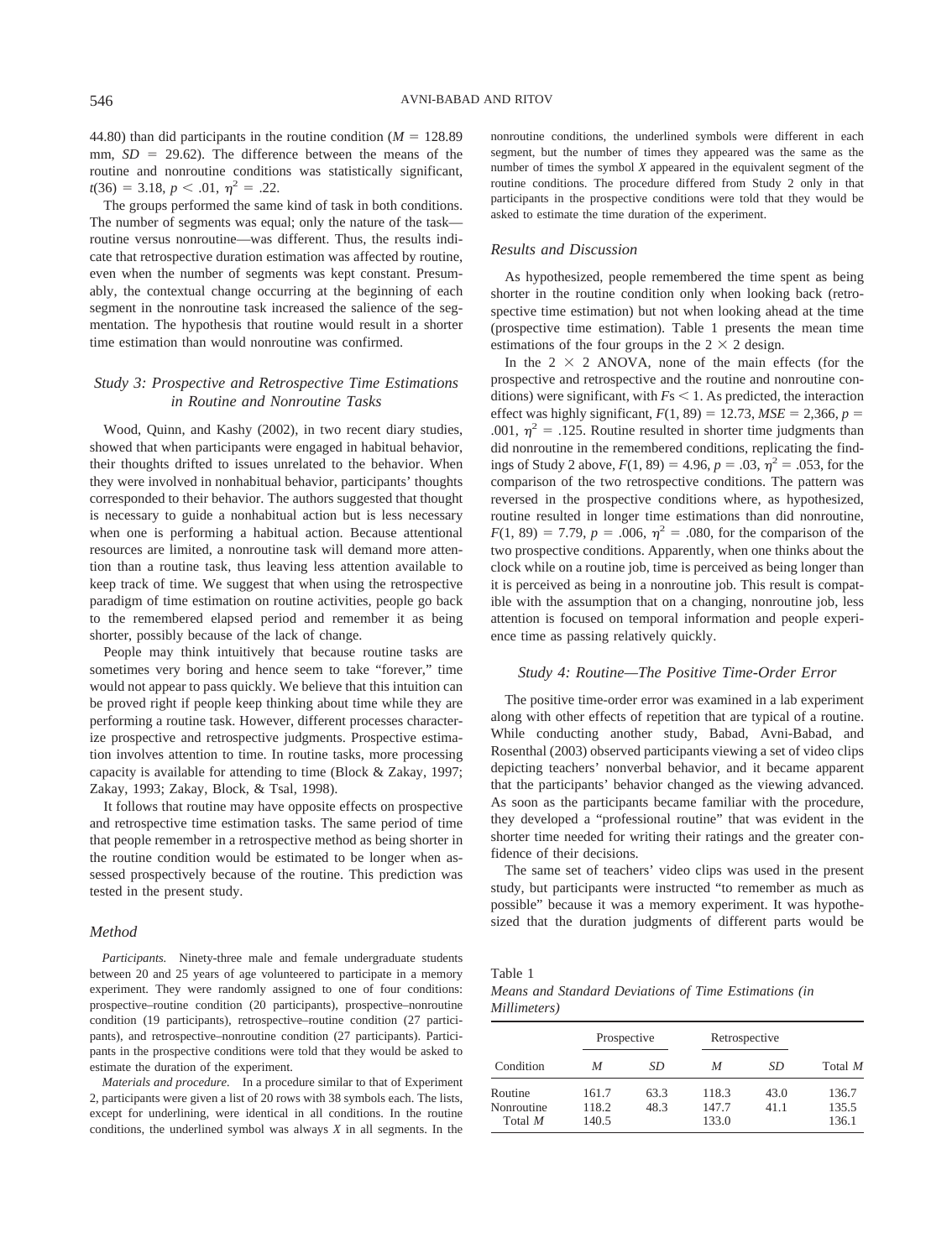influenced by their position in the presentation and that the first part would be remembered as being longer than the last. It was also hypothesized that the memory of the number of teachers in each part would be influenced by their order. The first part presented would be remembered as having included more video clips of teachers.

#### *Method*

*Participants.* Sixty-one undergraduate students participated for credit in a psychology course. They were randomly divided into three groups: two with 20 participants each and one with 21 participants.

*Materials and procedure.* Participants viewed 18 video clips depicting 18 different teachers in classrooms teaching subjects like math, French, literature, and English. Each clip was 9 s long, with a break of 5 s between clips. The 18 clips were divided into three parts of 6 clips each by introducing a longer break (12 s) between the parts than the usual 5-s break between the clips and also by announcing the beginning of each part. The total duration of the viewing was 4 min 21 s. The tape parts were counterbalanced in three orders, with each group of participants viewing a different order of parts.

Participants were told that they were taking part in a memory experiment, that they would be shown video clips depicting teachers in classrooms, and that they would later be asked to answer a few questions about what they watched. Before each part was shown, the experimenter announced its number (i.e., "Part 1," "Part 2," "Part 3"). Participants were not told that there were 6 clips in each part. After watching all 18 video clips, participants were presented with the following questions:

How many teachers were shown?

Which one of the three parts seemed shorter?

Which of the three parts seemed longer?

Which part had the least math teaching?

Which part had the least French teaching?

Which part was the most interesting?

Which part was the most boring?

How many teachers were shown in the first part?

How many teachers were shown in the second part?

How many teachers were shown in the third part?

#### *Results and Discussion*

Chi-square tests examining the counterbalance effect for the questions "Which part was the most interesting?" and "Which part was the more boring?" yielded values indicating that one specific part (showing one particular group of teachers) was considered more interesting and another part was considered more boring regardless of their position,  $\chi^2(4, N = 61) = 28.11, p < .001$ , and  $\chi^2(4, N = 61) = 22.45, p < .001$ , for the former and the latter questions, respectively.

Thus, participants were aware of differences in content. However, the chi-square tests comparing the counterbalanced conditions for judgments of duration for the questions "Which one of the three parts seemed shorter?" and "Which one of the three parts seemed longer?" yielded nonsignificant results,  $\chi^2(4, N = 61)$ 

3.22,  $p = .52$ , and  $\chi^2(4, N = 61) = 2.27$ ,  $p = .69$ , respectively. Therefore, the results of all participants in the three conditions were combined.

As hypothesized, time duration of the first part was judged longest by 33 people (54.1%); followed by the second, which was chosen by 20 people (32.8%); whereas the third part was judged to be the longest by only 8 people (13.1%),  $\chi^2(2, N = 61) = 15.40$ ,  $p < .001$ , Kullbuck–Leibler divergence (relative entropy) = .56. The duration of the last part was remembered as shortest by 29 people (47.5%), followed by the second part, chosen by 19 people (31%). Only 13 people (21%) thought that the duration of the first part was shortest,  $\chi^2(2, N = 61) = 6.10, p < .05$ , Kullbuck– Leibler divergence  $= .46$ .

A repeated measures one-way ANOVA was computed to compare participants' estimations of the number of teachers in each part. The three parts were of the same length and included six teachers each, but participants did not think this was the case. The means were 6.25 teachers for the first part, 5.83 for the second, and 5.44 for the third,  $F(2, 116) = 7.63$ ,  $\overline{MSE} = 1.28$ ,  $p < .001$ ,  $\eta^2 =$ .116. Subsequent comparisons between the parts yielded significant effects:  $t(58) = 2.19$ ,  $p < .05$ , for estimation of number of teachers in the first part compared with the second part;  $t(58) =$ 2.08,  $p < .05$ , for the second part compared with the third; and  $t(58) = 3.39$ ,  $p < .001$ , for the first part compared with the last.

Thus, the first part was remembered as being longer in time duration than the other two, and it was judged to contain more teachers' clips. The same process occurred in a reversed manner for the last part, which was remembered as being shortest and including fewer teachers. According to Ornstein's (1969) model, if a person can retrieve more information, duration is remembered as being longer.

A possible explanation for the overestimated number of teachers in the first part is that the positive time-order error extended its influence on the memory for amount of stimuli. When a part was remembered as being longer, it was attributed more information. Alternatively, it could be the other way around: The first, preroutine part was new and remembered as containing more information, and, therefore, it influenced the memory of time duration, which was judged in retrospect to be longer. When participants became familiar with the routine of the experiment, time durations shortened and less content was attributed to the task. To conclude, the major finding of this study was that getting into the routine of the experiment influenced people's memory regarding the passage of time. A similar effect can take place in real-life situations where the first part of an experience is remembered as being longer and the last as being shorter.

# Field Studies

#### *Study 5: The Passage of Time on a Club Med Vacation*

When asked, most people can recall routine actions in their normal schedules and can think of routine as part of their everyday life. However, a different kind of routine may develop in other settings over shorter periods of time, which would probably have similar effects to those of routines in everyday life. The contextual change model (Block & Reed, 1978) predicts a positive time-order error, that is, the first of two equal time periods is remembered as being longer than the second. Block (1982) showed that perform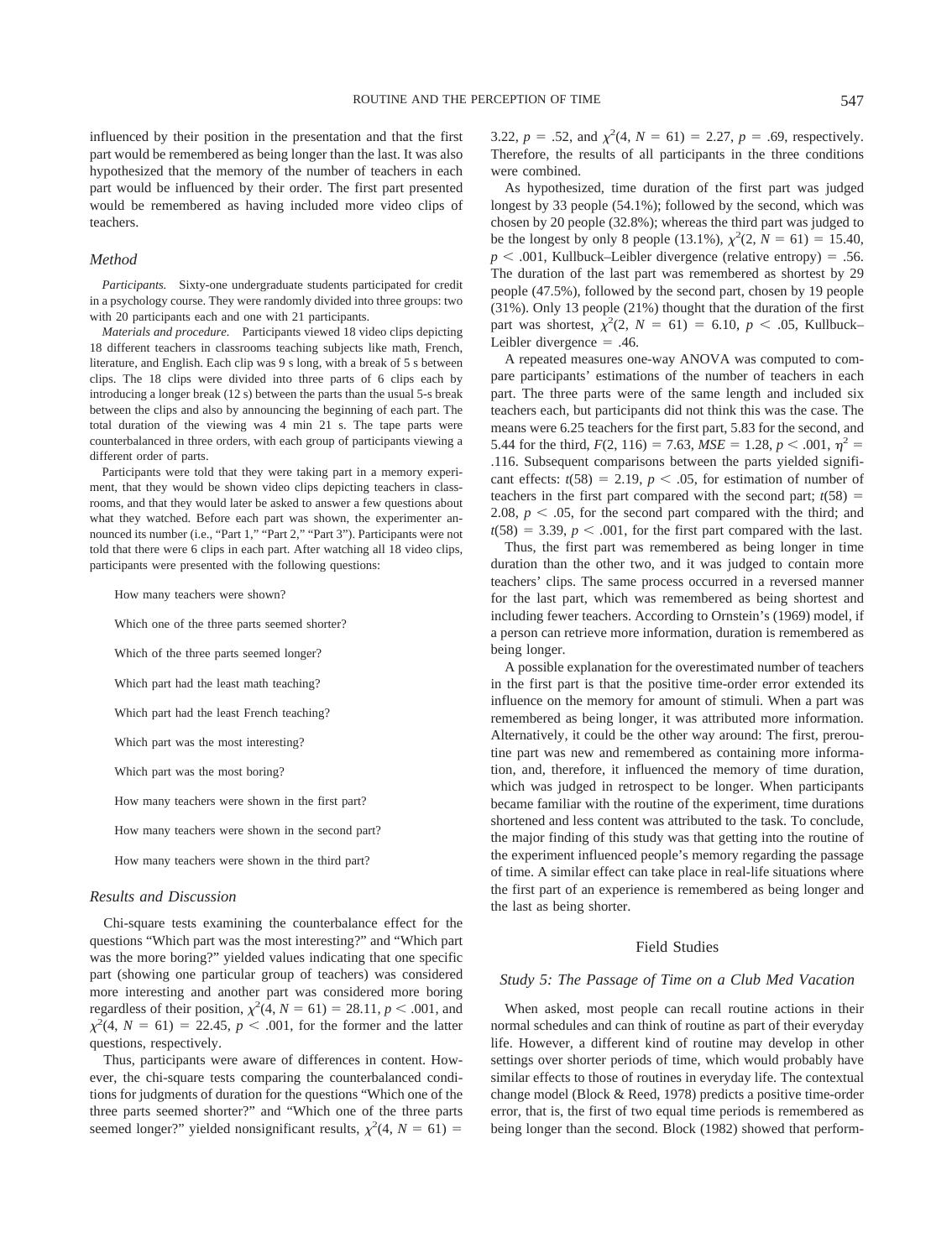ing a second experiment in the same room made the second experiment seem shorter if nothing had changed in the room from the first experiment. It was hypothesized here that a similar process would occur in real life.

When people take a break from their normal routine and go on vacation, they often comment about how quickly time passes, especially toward the end of their holiday. Although each day of the vacation is not necessarily different in activities than another, they may get the feeling that the first days were longer and the rest of the days flew by. It is suggested that after the first period (which may consist of a day or days) of becoming familiar with the new environment, the vacation routine sets in and time then seems to be shorter.

Club Med Coral Beach in Eilat, Israel, offers 3- or 4-day vacation packages. Guests eat three huge meals a day, served at the same time every day. Sports activities are free and optional, and people enjoy the coral beach, the pool, the evening shows, and dancing every night (also at set hours). Organized activities and daily routine do not differ greatly from one day to another, therefore eliminating the possibility that differences in schedule would dictate choices of recreation, thus influencing the perception of time.

#### *Method*

*Participants.* Forty-one male and female guests of Club Med Coral Beach, Eilat, who completed a 3- or 4-day vacation, volunteered to answer a short questionnaire at the end of their holiday. Participants completed their 3- or 4-day stay on different days over a period of several weeks.

*Materials and procedure.* On leaving the village, while waiting at the check-out desk, participants received a short questionnaire describing the study as an investigation of subjective memory of the passage of time. Participants were requested to mentally divide their vacation time into three equal parts (beginning, middle, and end) and to assess which of these periods had seemed shorter. They were then asked to rate each period on a 5-point scale representing their sense of the passage of time  $(1 = slow,$  $5 = fast$ ).

#### *Results and Discussion*

Most people (21, or 51%) reported that the last part of their vacation seemed the shortest, 15 people (37%) remembered the middle part as being shorter than the other two, and only 5 people (12%) thought that time seemed shortest in the first part,  $\chi^2(2, N =$  $41$ ) = 9.56,  $p < 0.01$ . A one-way repeated measures ANOVA was conducted for the ratings of the three periods  $(Ms = 3.54, 4.10,$ and 4.37 for the first, second, and third periods, respectively), *F*(2, 80) = 14.45,  $MSE = 0.508$ ,  $p < .001$ ,  $\eta^2 = .265$ . Subsequent *t* tests showed that the second period was remembered as being shorter than the first,  $t(40) = 5.07$ ,  $p < .001$ ; the last period was also remembered as being shorter than the first,  $t(40) = 4.20$ ,  $p <$ .001; and the shorter duration of the third period as compared with the second period was nearly significant,  $t(40) = 1.76$ ,  $p = .086$ .

It seems that even on a short vacation, there are differences in time judgments, the first part being remembered as longer than the others. When considering the notion of routine, people would naturally think of actions performed every day, but there could be some common features with a vacation routine. For example, on entering the dining room for their second meal, people might try to go back to the table they sat at for their first meal. A vacation routine can be formed in many other details. Vacationers probably encode more information and changes during the first part of their vacation because it is a novel experience. Hence, as predicted by the contextual change model (Block, 1982; Block & Reed, 1978), the first period would be remembered as being longer.

#### *Study 6: Time Passing on a Routine Job on a Kibbutz*

This study investigated people's judgments of time duration in a routine versus a nonroutine job in their work environment. It was hypothesized that time is remembered as being relatively shorter on a regular routine job compared with a nonroutine job. In the regular routine job, the sequence of actions can be expected and the acts can be known and anticipated, therefore providing fewer anchors for retrospective memory to retrieve. This study was conducted in a kibbutz environment because it offers many instances of job changes. It is quite normal for kibbutz members to be required at times to switch from their routine jobs to help out in other needed jobs that cannot be postponed. One job is not necessarily more or less interesting than the other. For instance, a person working in the kibbutz industrial plant might be called in as a temporary replacement for an absent worker in the children's house, or vice versa.

#### *Method*

*Participants.* Forty-four members of a kibbutz in Upper Galilee in Israel agreed to answer a few questions about their remembered duration of time at work.

*Materials and procedure.* Participants were approached, mostly at work, and were interviewed individually. The questions were as follows:

What is your usual routine job?

How interesting is it (rating on a scale from  $1 = not$  *interesting* to  $10 = \text{very interesting}$ ?

Did you work temporarily on another job in the last 2 years?

How interesting was this other job (rating on a scale from  $1 = not$ *interesting* to  $10 = \text{very interesting}$ ?

How fast do you remember time passing in your regular job (rating on a scale from  $1 = very slow$  to  $10 = very fast$ ?

How fast do you remember time passing in the other job (rating on a scale from  $1 = very slow$  to  $10 = very fast$ ?

#### *Results and Discussion*

Preliminary examination of the specific jobs in the routine and nonroutine reports showed that jobs listed as routine by some respondents were mentioned as nonroutine jobs by others. Paired samples *t* tests were conducted for the ratings of interest and time passage and compared the ratings for routine and nonroutine work. As expected, remembered durations differed significantly in the two situations. Time was remembered as being shorter on the routine job than on the nonroutine job  $(Ms = 8.61$  and 7.64, respectively),  $t(43) = 2.40, p < .05$ . It could be argued that people find their regular jobs more interesting and therefore report that time seemed shorter, but this was not the case. Both routine and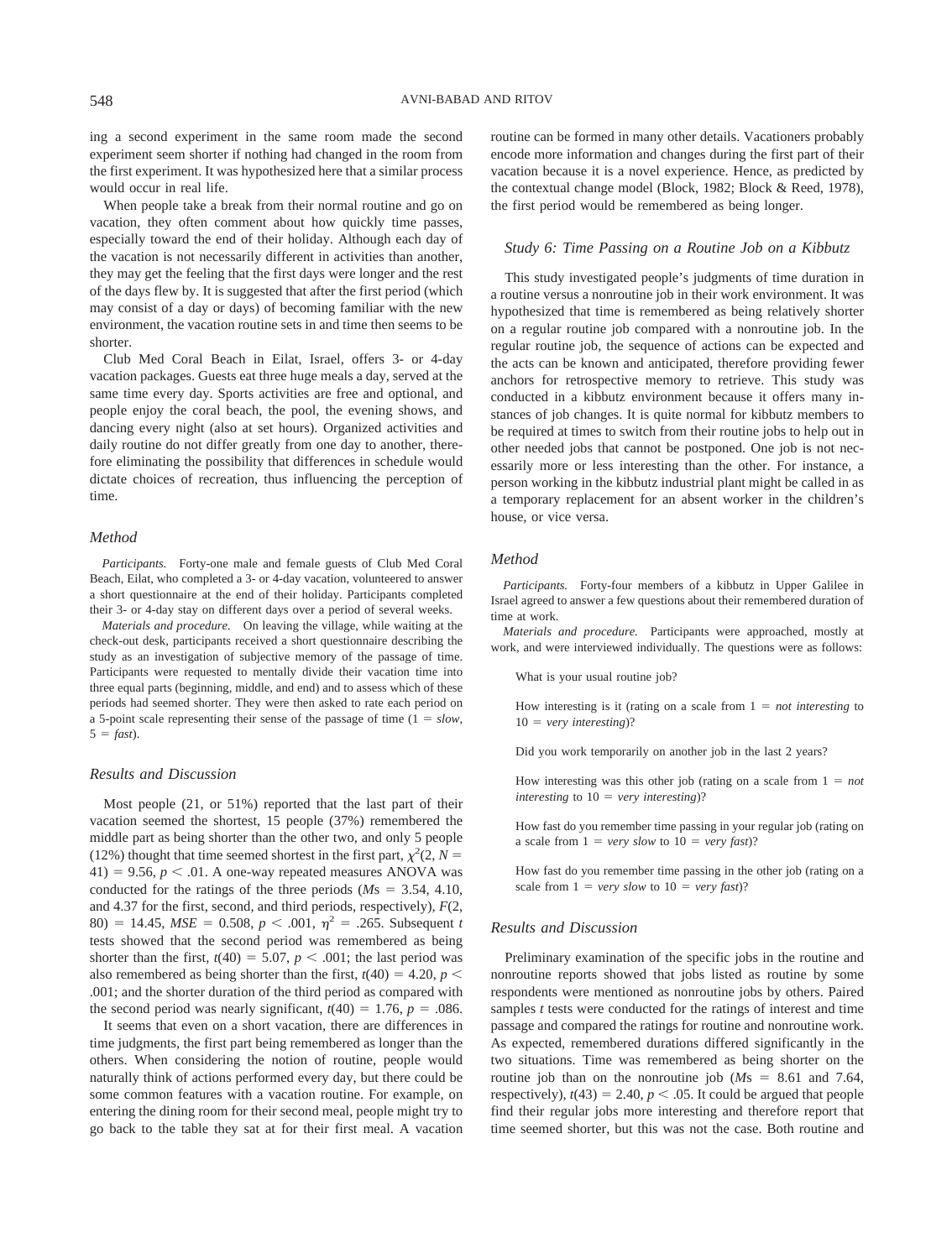nonroutine jobs were rated rather high on the interest scale but were not rated differently from each other  $(M = 8.19, SD = 1.84$ , for routine jobs;  $M = 8.03$ ,  $SD = 2.01$ , for nonroutine jobs). Thus, the hypothesis was confirmed: Time was reported to seem shorter on routine jobs compared with nonroutine jobs, although both jobs were considered equally interesting.

# General Discussion

The six studies reported in this article compared people's judgments of time in a routine versus nonroutine situation. In all studies, we found that durations differed between routine and nonroutine situations. People remember duration as being shorter on a routine activity than on a nonroutine activity. Routine was investigated in two real-life (field) situations and four experimental (lab) situations. In Study 6, routine was self-defined by the respondents. In all other studies, routine was inherent in the characteristics of the situation explored: naturally occurring (Study 5, Club Med) or experimentally created (Studies 1, 2, 3, and 4).

Study 1 followed previous studies (Poynter, 1983; Zakay et al., 1994) that showed how segmentation of an interval produced longer judgments of duration. However, Study 1 demonstrated that when the number of segments was augmented and repeated evenly, creating a routine, automatic feeling, the opposite occurred. Thus, whereas Poynter (1983) and Zakay et al. (1994) found that the high-segmentation condition yielded longer time duration judgments than the low-segmentation condition in a nonroutine order of the segments, here the high-segmentation–routine condition yielded shorter time duration judgments than the highsegmentation–nonroutine condition and also the shortest time estimations of all the conditions.

Hence, instead of the segments creating a change and becoming anchors to retrieve from memory, thus making duration seem longer, their automatic nature apparently created a unity that made time duration seem shorter. Fraisse (1963) emphasized that the unity of a task is a major factor in a person's judgments of time. The more united a task is, the shorter it seems. Harton (1939) showed that given the same length of time to complete a task, people who were involved in one united task estimated the task duration to be shorter than did people performing several tasks.

In the second and third studies, we further examined the effect of a routine task while controlling for the externally imposed segmentation. The findings of these studies are compatible with Harton's (1939) claim that although segmentation increases time duration judgments, routinized segmentation apparently ties the segments together as a unit so that switches from segment to segment are not perceived as changes. Therefore, this process has the opposite effect, decreasing duration judgments rather than increasing them.

The findings of Study 3 highlight the distinction between prospective and retrospective time estimation, where routine produced opposite effects on duration estimation under prospective and retrospective conditions. As suggested in previous research (reviewed by Block & Zakay, 1997), prospective estimation involves allocation of attentional resources to temporal aspects of the experience. Naturally, the automatic nature of the routine leaves substantial attentional resources available for monitoring time (the watched pot effect). Hence, a routine experience results in longer duration estimation than does a nonroutine one. However, retrospective estimation is a largely constructive process involving recall of change points, the encoding of which is weakened by routine. As expected, this process results in shorter duration estimation for routine as related to nonroutine experiences.

In Study 4, we examined the positive time-order error in the routine created in a lab experiment. Participants watched groupings of teachers' video clips that were divided into three equal parts, and although the order of the parts (i.e., specific content) changed in the three conditions, the first part presented was always estimated to be longer than the other parts. Also, the first part was consistently remembered as having included more teachers' video clips. It seems that as participants became acquainted with the procedures of the experiment, the remembered duration was influenced by the experimental routine. They judged the first part of the experiment to be longer than the others, a pattern similar to that of the people in the vacation study (Study 5). The remembered number of teachers included in each part also varied as a function of order. Apparently routine and familiarity influenced not only the duration judgments but also the memory of information, because the first part was attributed more teachers than the second, and the second part was thought to include more teachers than the third. Thus, as routine increased, the amount of information attributed decreased.

In Study 5, the positive time-order error (Block, 1982; Block & Reed, 1978) was examined in the routine created during a vacation. Vacationers were asked to judge which part of their vacation was shorter and which part was longer. As hypothesized, the first part seemed longer than the second or the last parts. It could be expected that toward the end of the vacation, people would tend to think more about the passage of time. Normally, people do not want a vacation to end. Thus, time duration estimations could turn into prospective judgments and become longer, but this did not happen. Once people became familiar with the holiday routine, time duration seemed shorter and shorter. This may explain the phenomenon of the weeks getting shorter as the years go by, as described by James (1890). Unless people experience major changes that break the routine in their lives and provide them with anchors to retrieve from memory, life can become one short, timeless sequence of routine inaction.

Study 6 was based on interviews with kibbutz members who judged the remembered durations of a routine job and a nonroutine job. Again, it was found that time durations were remembered as being shorter during routine activities. The automatism of routine may project a sense of inertia. The acts people perform as part of a routine are not novel performances and therefore do not require attention as new experiences do. Consequently, there are fewer stimuli to remember. This results in shorter estimations of time duration. Routines are relaxing, like a state of inaction, because the routine acts are performed automatically with little or no learning involved.

This research was an attempt to explore further the influence of routine on remembered time estimations in both experimental lab settings and natural environments. The results were consistent across contexts. More research is needed that will combine lab and field experiments to investigate effects of routine on the perception of time, as well as other influences of routine on different psychological aspects of this phenomenon.